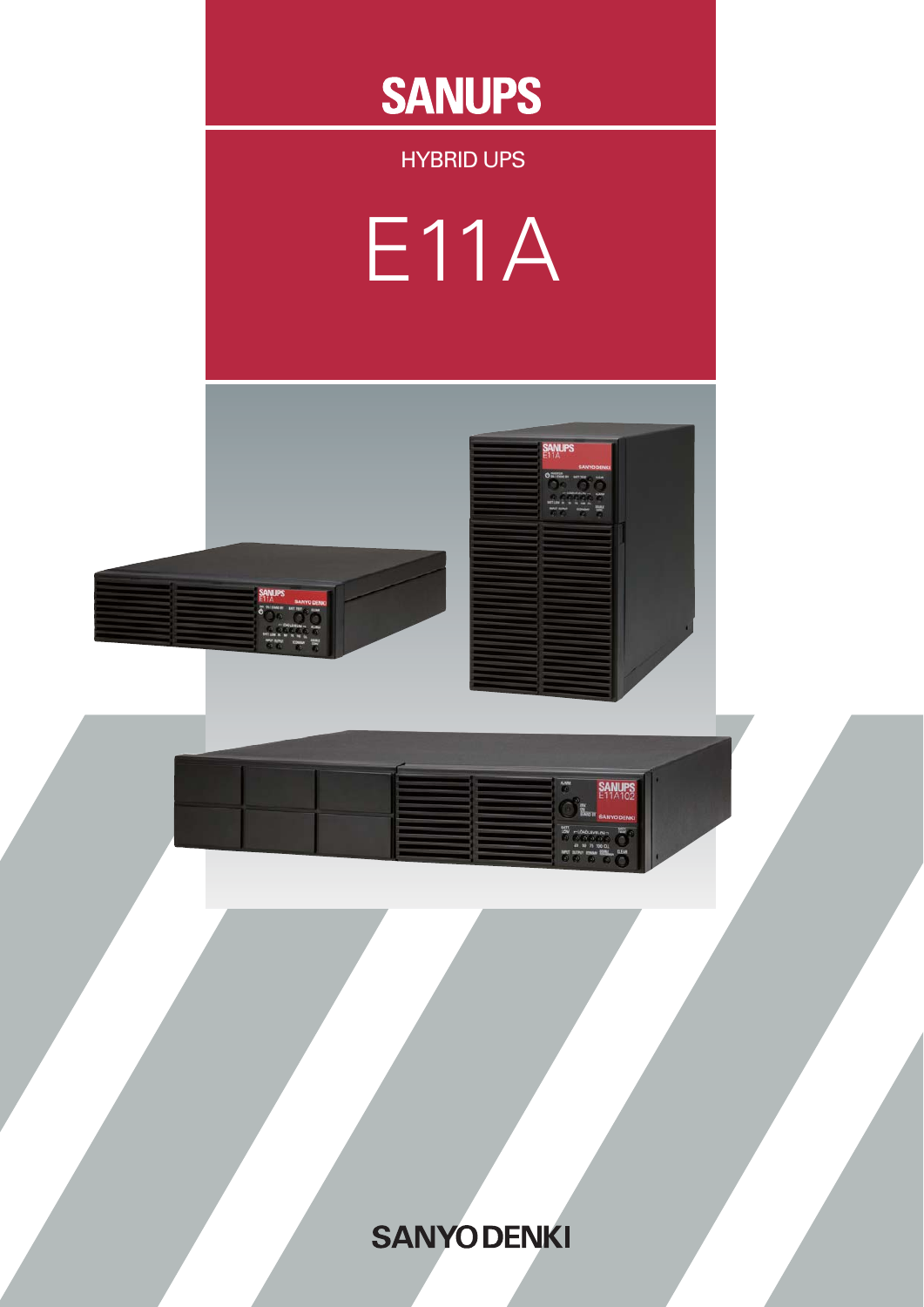# **Hybrid UPS Saves Energy and Achieves High Reliability** UPS  $F11A$ **Support** *19***-inch Rack Mountable EIANetwork**

|                                        |                                                                         |                 |                                 |                  |                    |                  | UL1778 (E226092), CE |
|----------------------------------------|-------------------------------------------------------------------------|-----------------|---------------------------------|------------------|--------------------|------------------|----------------------|
| 100V model                             |                                                                         |                 |                                 |                  |                    |                  |                      |
| Input                                  | Output                                                                  |                 |                                 |                  | Capacity           |                  |                      |
| AC100, 110, 115, 120 V<br>Single-phase | AC100, 110, 115, 120 V<br>Single-phase                                  | 0.35kVA 0.75kVA | $(0.245$ kW $)$ $(0.525$ kW $)$ | 1 kVA<br>(0.7kW) | 1.5kVA<br>(1.05kW) | 2 kVA<br>(1.4kW) | 3 kVA<br>(2.1kW)     |
| 200V model                             |                                                                         |                 |                                 |                  |                    |                  |                      |
| Input                                  | Output                                                                  |                 |                                 |                  | Capacity           |                  |                      |
| Single-phase                           | AC200, 208, 220, 230, 240 V AC200, 208, 220, 230, 240 V<br>Single-phase |                 | 1 kVA<br>$(0.7$ kW $)$          |                  | 2 kVA<br>(1.4kW)   | 3 kVA<br>(2.1kW) |                      |

If commercial power were completely reliable, there would be no need for backup power. However, since occasional power interruptions and transients are inevitable, a UPS is essential to avoid device problems. While the UPS must not waste power as long as commercial power is stable, it must be constantly available to provide power instantaneously in the event of a power interruption or transient. The SANUPS E11A is a UPS device that provides unprecedented power savings and high reliability.

# **Standard type**

0.75kVA 100V 1kVA 100V



**100V 100V 100V**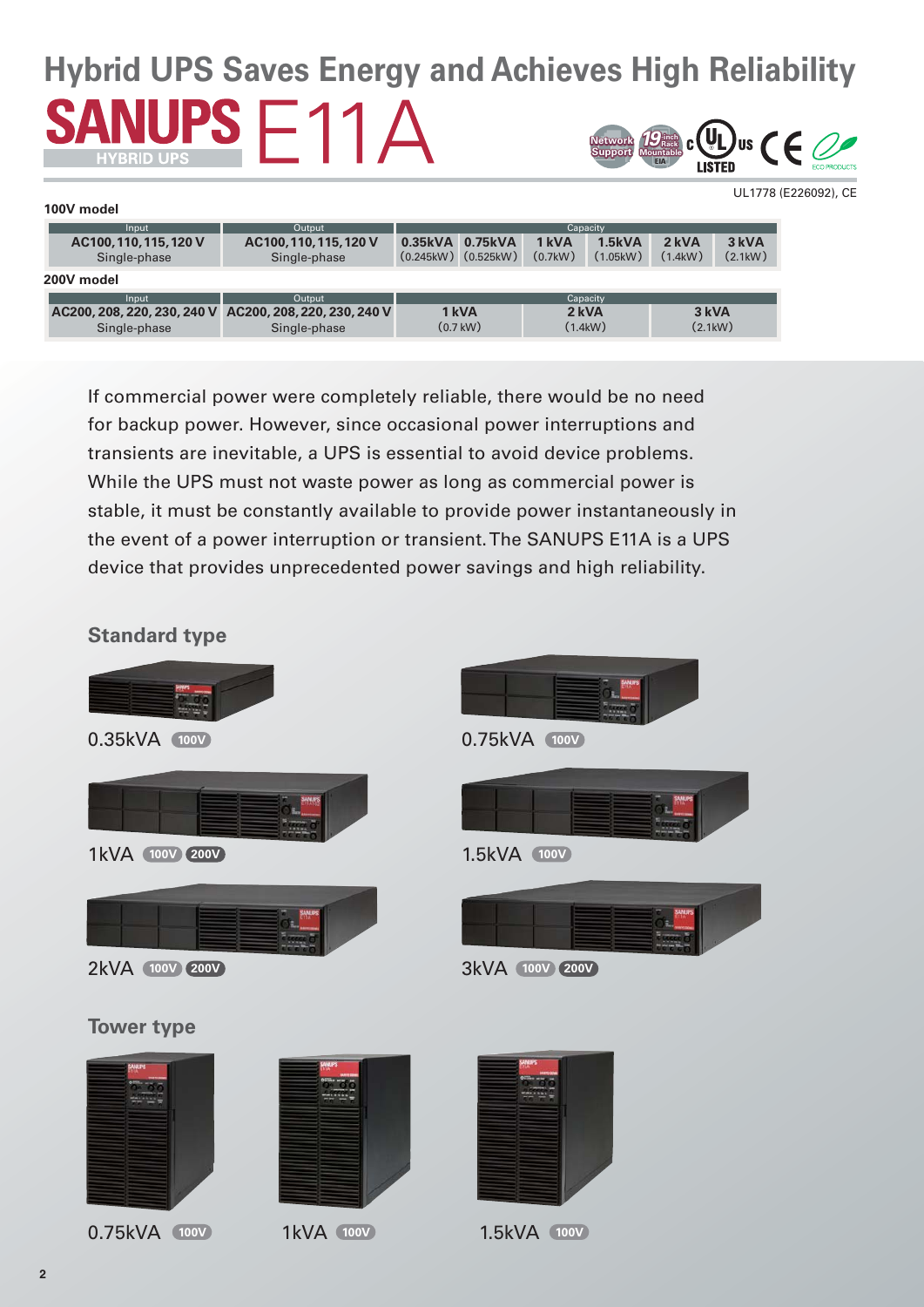*<u>Energy conservation</u>* 

 $\blacksquare$  Conversion efficiency has reached 95%.





■ The Hybrid type SANUPS E11A automatically selects the most efficient mode of operation for any given power condition.

\* The mode can be fixed manually. However, the ACTIVE FILTER mode cannot be fixed.



# *2* High quality

- Provides full sine wave output.
- $\Box$  Output voltage accuracy is within  $\pm 2\%$  (DOUBLE CONVERSION mode).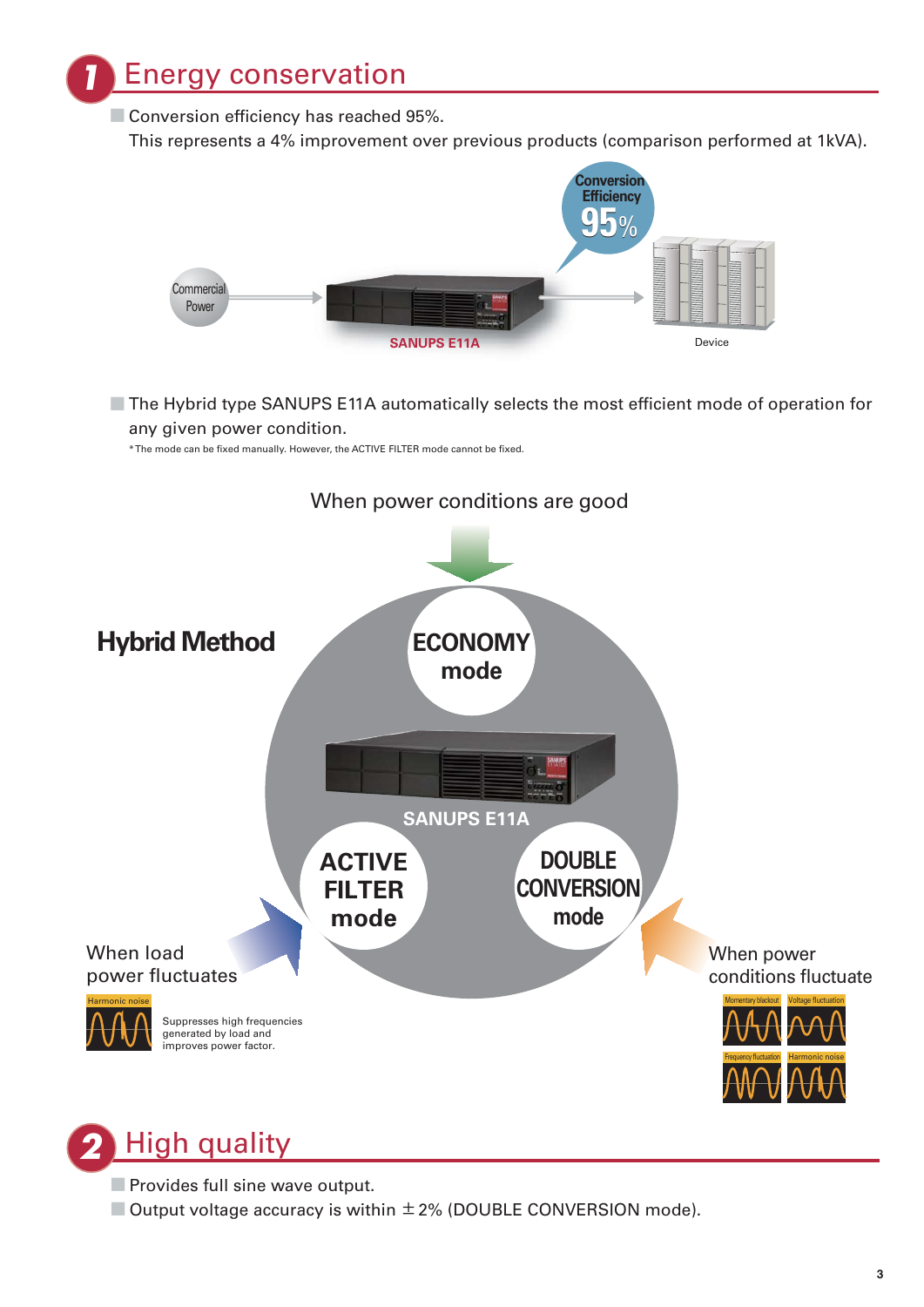*3* Self battery check feature

# ■ The SANUPS E11A automatically performs regular battery tests, and maintains the battery in peak

#### condition for reliable operation during an actual power outage.

\* The frequency of the battery test is open to configuration. (Test frequency choices are 1, 3 and 6 months; the factory setting is 6 months.) \* You can check the result on a PC where the supplied SANUPS SOFTWARE STANDALONE is installed. A LAN interface card (optional) is necessary to transmit the battery test results to the user's PC.

However, a LAN interface card cannot be installed in the 0.35kVA model.



Whatever the supply mode, no momentary power interruption occurs during battery testing.

# *4* Easy power supply management

■ The UPS Management Software "SANUPS SOFTWARE STANDALONE" is included to enable you to manage power supply from a PC.

You can easily see the UPS status from a PC or server.



Network support options

Windows Vista Windows 7

#### **■ LAN interface card**

Installing a LAN interface card in the option card slot at the back of the unit allows for continuous monitoring and reporting of power conditions, and quick response during power failures. Power problems can also be reported to the System Manager via e-mail.

### **■ Dry contact signal interface card**

When a LAN interface card is installed in the option card slot at the back of the unit, the external transmission signal can be output as a no-voltage contact signal to indicate the status of the UPS.

 $\rightarrow$  For a list of supported models, see "Interface & INPUT/OUTPUT Connection Chart" on page 6.





# **■ SANUPS SOFTWARE**

The SANUPS SOFTWARE UPS Power Management Software increases the reliability and manageability of the entire system, including the network and the server. It provides UPS information to the system manager, and a variety of settings for handling power-related problems.

#### **Supported operating systems** Windows (Japanese / English) Linux (Japanese / English)



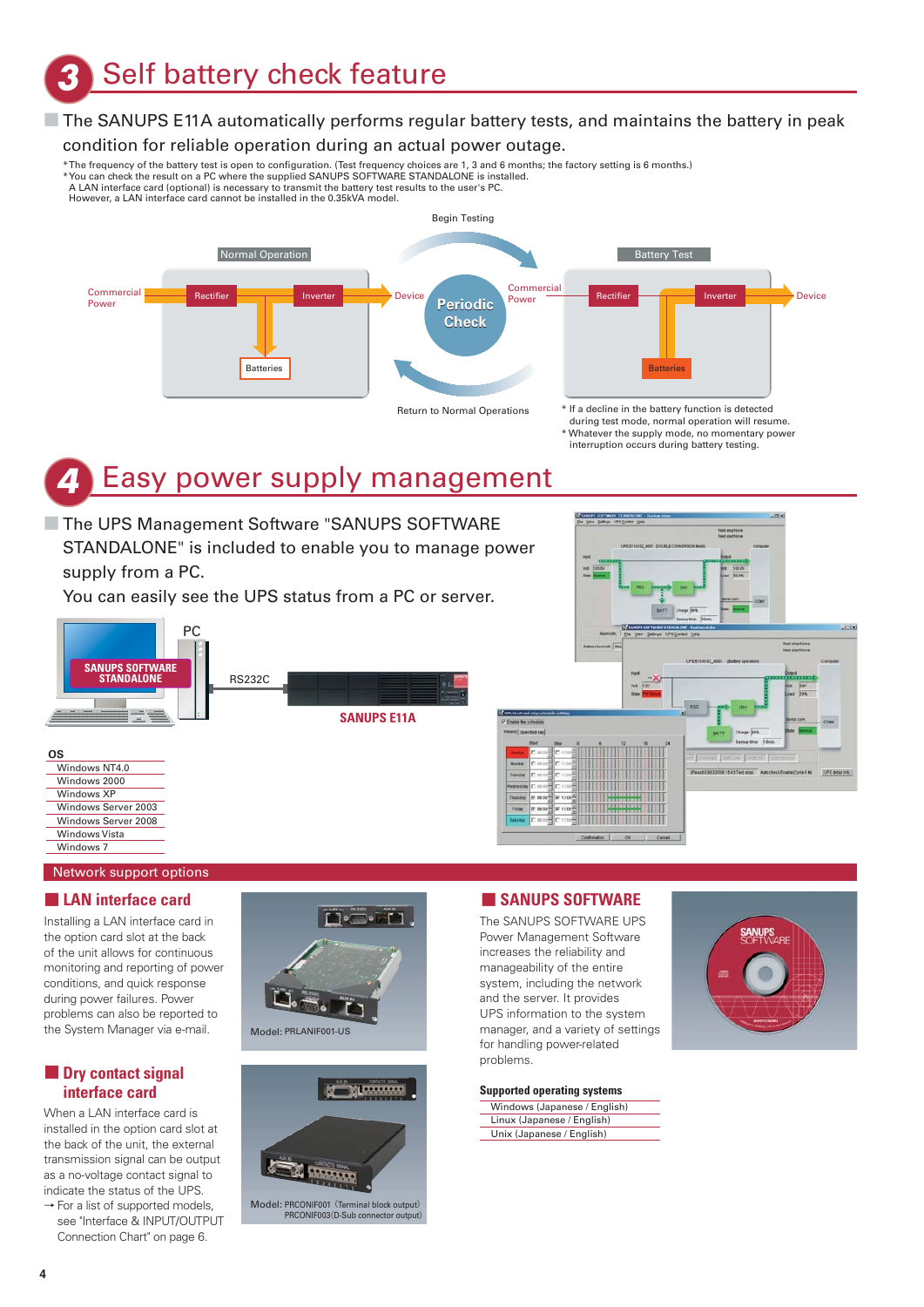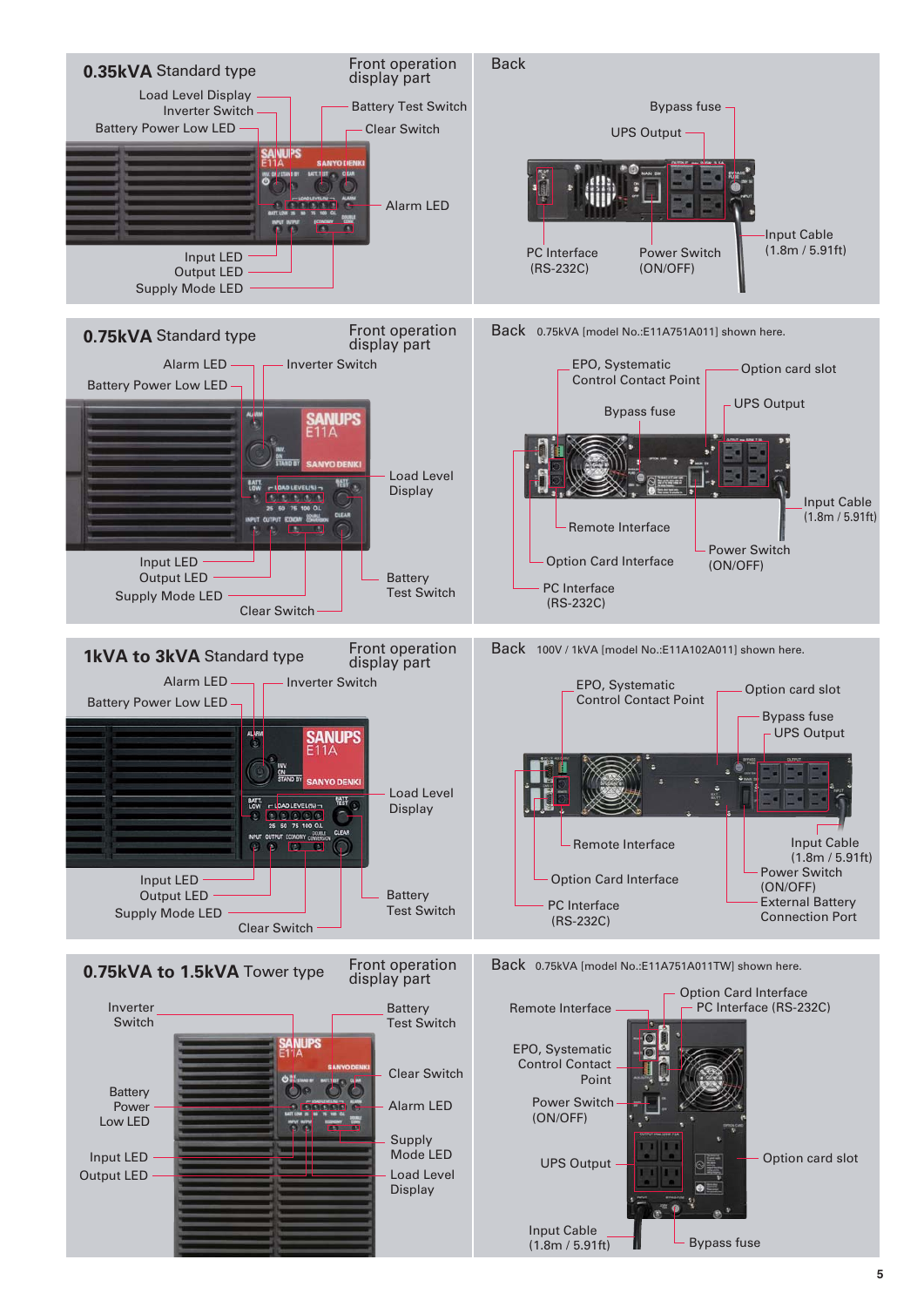# Standard type

|                | Output<br>(kVA) | UL/CE                           | Model No.      | <b>PC</b>  | Remote                          | EPO                      | System<br>Control<br>Contact  | <b>LAN</b> interface<br>card<br>(Option) | Dry contact signal<br>interface card<br>(Option) | <b>INPUT Plug / Receptacle</b>                       | <b>OUTPUT Receptacle</b>                                                           |  |
|----------------|-----------------|---------------------------------|----------------|------------|---------------------------------|--------------------------|-------------------------------|------------------------------------------|--------------------------------------------------|------------------------------------------------------|------------------------------------------------------------------------------------|--|
| 100V Model     | 0.35            | $\overline{\phantom{m}}$        | E11A351A001    | $\bigcirc$ | $\qquad \qquad -$               | $\overline{\phantom{0}}$ | $\qquad \qquad -$             |                                          | $\qquad \qquad -$                                | $\odot$<br><b>NEMA 5-15P</b>                         | $\circledcirc$<br>NEMA 5-15R $\times$ 4                                            |  |
| (100V to 120V) |                 | $\bigcirc$                      | E11A351A001USJ | $\bigcirc$ | $\qquad \qquad -$               | $\overline{\phantom{0}}$ | $\overline{\phantom{0}}$      | $\overline{\phantom{0}}$                 | $\overline{\phantom{0}}$                         |                                                      |                                                                                    |  |
|                | 0.75            | $\qquad \qquad -$               | E11A751A001    | $\bigcirc$ | $\overline{\phantom{m}}$        | $\overline{\phantom{0}}$ | $\qquad \qquad -$             | $\bigcirc$                               | $\qquad \qquad$                                  |                                                      |                                                                                    |  |
|                |                 | $\qquad \qquad -$               | E11A751A011    | $\bigcirc$ | $\circ$                         | $\circ$                  | $\circ$                       | $\circ$                                  | $\circ$                                          |                                                      |                                                                                    |  |
|                |                 | $\circ$                         | E11A751A001USJ | $\bigcirc$ |                                 | $\overline{\phantom{0}}$ | $\qquad \qquad -$             | $\circ$                                  | $\overline{\phantom{0}}$                         |                                                      |                                                                                    |  |
|                |                 | $\bigcirc$                      | E11A751A011USJ | $\bigcirc$ | $\circ$                         | $\circ$                  | $\circ$                       | $\bigcirc$                               | $\bigcirc$                                       |                                                      |                                                                                    |  |
|                | $\mathbf{1}$    | $\circ$                         | E11A102A001    | $\bigcirc$ |                                 | $\overline{\phantom{0}}$ | $\qquad \qquad -$             | $\circ$                                  | $\overline{\phantom{0}}$                         | $\odot$<br><b>NEMA 5-15P</b>                         | $\left(\begin{smallmatrix} 0\\ 1\end{smallmatrix}\right)$<br>NEMA 5-15R $\times$ 6 |  |
|                |                 | $\bigcirc$                      | E11A102A011    | $\bigcirc$ | $\circ$                         | $\circ$                  | $\circ$                       | $\circ$                                  | $\circ$                                          |                                                      |                                                                                    |  |
|                | 1.5             | $\qquad \qquad -$               | E11A152A001    | $\bigcirc$ | $\overbrace{\phantom{12332}}$   | $\overline{\phantom{0}}$ | $\overbrace{\phantom{12333}}$ | $\circ$                                  | $\overline{\phantom{0}}$                         |                                                      |                                                                                    |  |
|                |                 | $\hspace{0.1mm}-\hspace{0.1mm}$ | E11A152A011    | $\bigcirc$ | 0                               | 0                        | $\bigcirc$                    | $\circ$                                  | $\bigcirc$                                       |                                                      |                                                                                    |  |
|                |                 | $\bigcirc$                      | E11A152A001USJ | $\bigcirc$ | $\hspace{0.1mm}-\hspace{0.1mm}$ | $\overline{\phantom{0}}$ | $\qquad \qquad -$             | $\circ$                                  | $\qquad \qquad -$                                | $\odot$<br><b>NEMA 5-20P</b>                         | $\circledcirc$<br>NEMA 5-20R $\times$ 4                                            |  |
|                |                 | $\circ$                         | E11A152A011USJ | $\bigcirc$ | $\bigcirc$                      | $\circ$                  | $\bigcirc$                    | $\circ$                                  | $\bigcirc$                                       |                                                      |                                                                                    |  |
|                | $\overline{2}$  | $\qquad \qquad -$               | E11A202A001    | $\bigcirc$ | $\qquad \qquad -$               | $\overline{\phantom{0}}$ | $\qquad \qquad -$             | $\bigcirc$                               |                                                  | $\odot$<br>NEMA L5-30P                               | $\odot$<br><b>NEMA L5-20R × 1</b>                                                  |  |
|                |                 | $\hspace{0.1mm}-\hspace{0.1mm}$ | E11A202A011    | $\bigcirc$ | $\circ$                         | $\circ$                  | $\circ$                       | $\circ$                                  | $\circ$                                          |                                                      | NEMA 5-15R $\times$ 3                                                              |  |
|                |                 | $\bigcirc$                      | E11A202A001USJ | $\bigcirc$ | $\qquad \qquad$                 | $\overline{\phantom{0}}$ | $\overline{\phantom{0}}$      | $\bigcirc$                               | $\overline{\phantom{0}}$                         |                                                      | $\circled{c}$<br>NEMA L5-30R $\times$ 1                                            |  |
|                |                 | $\bigcirc$                      | E11A202A011USJ | $\bigcirc$ | $\bigcirc$                      | $\bigcirc$               | $\bigcirc$                    | $\bigcirc$                               | $\bigcirc$                                       |                                                      |                                                                                    |  |
|                | 3               | $\overline{\phantom{0}}$        | E11A302A001    | $\bigcirc$ |                                 | $\overline{\phantom{0}}$ | $\qquad \qquad -$             | $\circ$                                  | $\overline{\phantom{0}}$                         |                                                      |                                                                                    |  |
|                |                 | $\overline{\phantom{m}}$        | E11A302A011    | $\bigcirc$ | $\bigcirc$                      | $\circ$                  | $\bigcirc$                    | $\bigcirc$                               | $\bigcirc$                                       |                                                      |                                                                                    |  |
|                |                 | 0                               | E11A302A001USJ | $\bigcirc$ |                                 | $\overline{\phantom{0}}$ | $\overline{\phantom{0}}$      | $\circ$                                  |                                                  |                                                      |                                                                                    |  |
|                |                 | $\bigcirc$                      | E11A302A011USJ | $\bigcirc$ | $\circ$                         | $\circ$                  | О                             | $\circ$                                  | $\circ$                                          |                                                      |                                                                                    |  |
| 200V Model     | $\mathbf{1}$    | $\bigcirc$                      | E11A102A002USJ | $\bigcirc$ |                                 | $\overline{\phantom{0}}$ | $\overline{\phantom{0}}$      | $\circ$                                  | $\overline{\phantom{0}}$                         | IEC60320-C14<br>∩                                    | $\Box$<br>IEC60320-C13 × 4                                                         |  |
| (200V to 240V) |                 | $\bigcirc$                      | E11A102A012USJ | $\bigcirc$ | $\bigcirc$                      | $\circ$                  | $\bigcirc$                    | $\bigcirc$                               | $\bigcirc$                                       | $\odot$<br>(line cord option included.: NEMA L6-20P) |                                                                                    |  |
|                | $\overline{2}$  | 0                               | E11A202A002USJ | $\bigcirc$ | $\qquad \qquad -$               | $\overline{\phantom{0}}$ | $\overline{\phantom{0}}$      | $\bigcirc$                               | $\overline{\phantom{0}}$                         | IEC60320-C20<br>$\Box$                               | $\circ$ $\Box$<br>IEC60320-C19×3                                                   |  |
|                |                 | $\circ$                         | E11A202A012USJ | 0          | $\circ$                         | $\circ$                  | $\circ$                       | $\circ$                                  | O                                                | $\odot$<br>(line cord option included.: NEMA L6-20P) |                                                                                    |  |
|                | 3               | О                               | E11A302A002USJ | $\bigcirc$ | $\qquad \qquad -$               | $\overline{\phantom{0}}$ | $\qquad \qquad -$             | $\circ$                                  | $\overline{\phantom{0}}$                         |                                                      |                                                                                    |  |
|                |                 | $\bigcirc$                      | E11A302A012USJ | $\bigcirc$ | $\bigcirc$                      | $\bigcirc$               | $\bigcirc$                    | $\bigcirc$                               | $\bigcirc$                                       |                                                      |                                                                                    |  |

Separate terminal blocks are available for input/output.

# Tower type

|                | Output<br>(kVA) | UL/CE                    | Model No.        | <b>PC</b> | Remote                          | <b>EPO</b>        | System<br>Control<br>Contact              | <b>LAN</b> interface<br>card<br>(Option) | interface card<br>(Option) | Dry contact signal   INPUT Plug / Receptacle | <b>OUTPUT Receptacle</b> |                |
|----------------|-----------------|--------------------------|------------------|-----------|---------------------------------|-------------------|-------------------------------------------|------------------------------------------|----------------------------|----------------------------------------------|--------------------------|----------------|
| 100V Model     | 0.75            | $-$                      | E11A751A001TW    | C         | $\hspace{0.05cm}$               |                   |                                           | $\bigcirc$                               |                            | $\bigcirc$<br>NEMA 5-15P                     | NEMA 5-15R $\times$ 4    | $\circledcirc$ |
| (100V to 120V) |                 | $\overline{\phantom{0}}$ | E11A751A011TW    | O         | $\bigcirc$                      | $\bigcirc$        | O                                         | $\bigcirc$                               | $\bigcirc$                 |                                              |                          |                |
|                |                 | O                        | E11A751A001TWUSJ | O         | $\qquad \qquad -$               |                   |                                           | $\bigcirc$                               |                            |                                              |                          |                |
|                |                 | 0                        | E11A751A011TWUSJ | C         | $\bigcirc$                      | $\bigcirc$        | O                                         | $\bigcirc$                               | $\bigcirc$                 |                                              |                          |                |
|                |                 | $-$                      | E11A102A001TW    | C         | $\qquad \qquad -$               |                   |                                           | $\bigcirc$                               |                            |                                              |                          |                |
|                |                 | $\overline{\phantom{0}}$ | E11A102A011TW    | O         | $\bigcirc$                      | $\bigcirc$        | O                                         | $\bigcirc$                               | $\bigcirc$                 |                                              |                          |                |
|                |                 | O                        | E11A102A001TWUSJ | C.        | $\hspace{0.1mm}-\hspace{0.1mm}$ | $\hspace{0.05cm}$ |                                           | $\bigcirc$                               |                            |                                              |                          |                |
|                |                 | $\bigcirc$               | E11A102A011TWUSJ | O         | $\bigcirc$                      | $\bigcirc$        | $\bigcirc$                                | $\bigcirc$                               |                            |                                              |                          |                |
|                | 1.5             | —                        | E11A152A001TW    | C         | $\hspace{0.1mm}-\hspace{0.1mm}$ | $\hspace{0.05cm}$ | $\qquad \qquad \overline{\qquad \qquad }$ | $\bigcirc$                               |                            |                                              |                          |                |
|                |                 | $\overline{\phantom{0}}$ | E11A152A011TW    | O         | $\bigcirc$                      | $\bigcirc$        | $\bigcirc$                                | $\bigcirc$                               |                            |                                              |                          |                |
|                |                 | O                        | E11A152A001TWUSJ | O         | $\qquad \qquad -$               |                   |                                           | $\bigcirc$                               |                            | $\odot$<br>NEMA 5-20P                        | NEMA 5-20R $\times$ 4    | $\mathbb{G}$   |
|                |                 | ∩                        | E11A152A011TWUSJ | ∩         | O                               | $\bigcirc$        | O                                         | $\bigcirc$                               |                            |                                              |                          |                |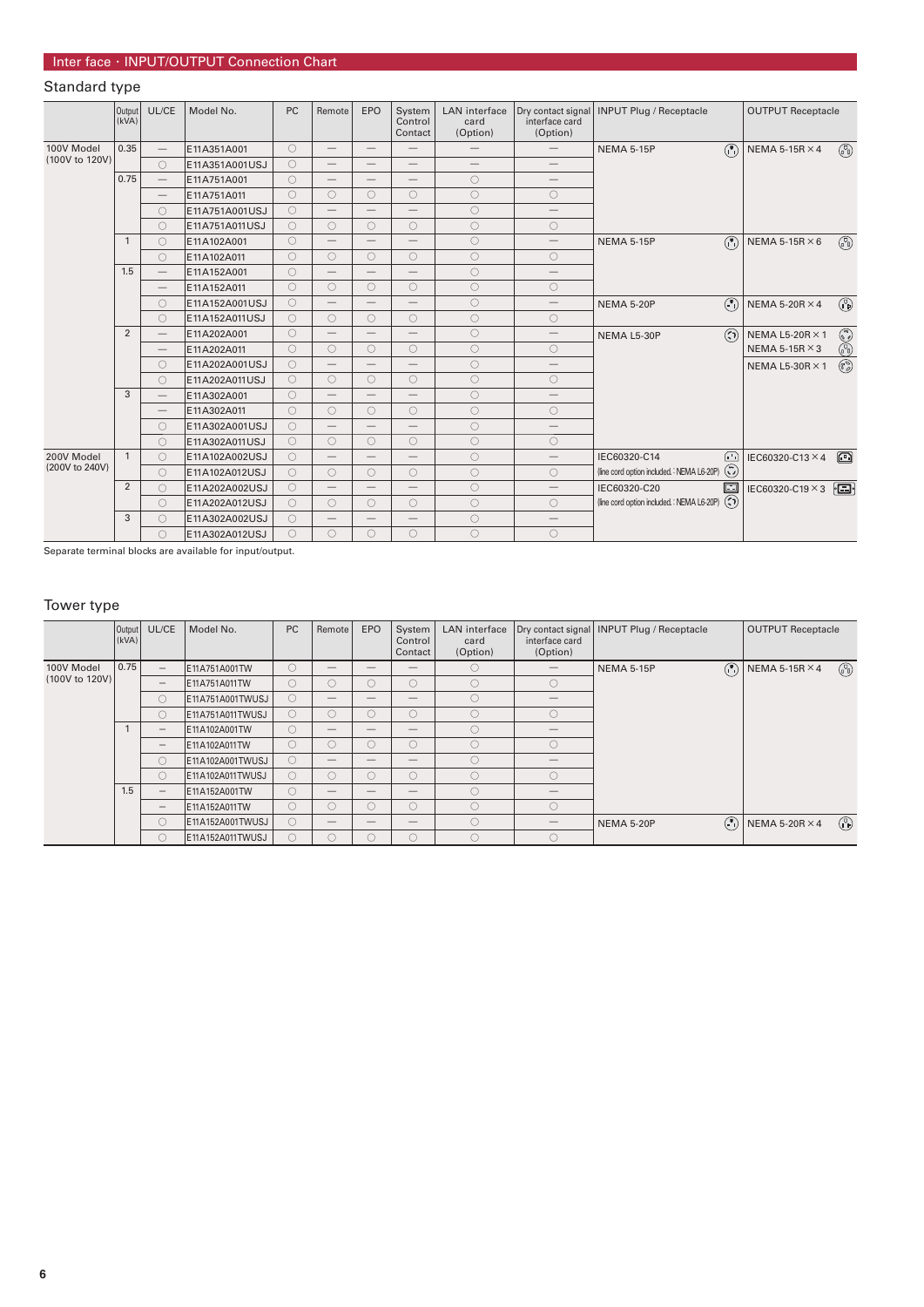| <b>Specifications</b>              |                                 |                                                              |                                                        |                                                                                                                                                                              |                                                                        |                                               |                                               |  |
|------------------------------------|---------------------------------|--------------------------------------------------------------|--------------------------------------------------------|------------------------------------------------------------------------------------------------------------------------------------------------------------------------------|------------------------------------------------------------------------|-----------------------------------------------|-----------------------------------------------|--|
| Item                               |                                 |                                                              |                                                        | <b>E11A</b>                                                                                                                                                                  |                                                                        |                                               | <b>Remarks</b>                                |  |
|                                    |                                 |                                                              |                                                        | Economy mode *1                                                                                                                                                              | Active filter mode *1                                                  | Double conversion mode                        |                                               |  |
| Output power                       |                                 |                                                              |                                                        | 0.35kVA(0.245kW)/0.75kVA(0.525kW)/1kVA(0.7kW)/1.5kVA(1.05kW)/2kVA(1.4kW)/<br>3kVA(2.1kW)                                                                                     |                                                                        | Power factor = $0.7$ (lag)                    |                                               |  |
| System                             | Topology                        |                                                              |                                                        | Hybrid                                                                                                                                                                       |                                                                        |                                               |                                               |  |
|                                    | Cooling                         |                                                              |                                                        | Forced Air                                                                                                                                                                   |                                                                        |                                               |                                               |  |
| AC Input                           | Number of phase / wire          |                                                              |                                                        | Single-phase / 2 wire                                                                                                                                                        |                                                                        |                                               |                                               |  |
|                                    | Nominal<br>voltage              |                                                              | 100V Model (0.35kVA/0.75kVA/<br>1kVA/1.5kVA/2kVA/3kVA) | 100V, 110V, 115V, 120V                                                                                                                                                       |                                                                        |                                               | Setting can be changed.                       |  |
|                                    |                                 |                                                              | 200V Model(1kVA/2kVA/3kVA)                             | 200V, 208V, 220V, 230V, 240V                                                                                                                                                 |                                                                        |                                               |                                               |  |
|                                    | Voltage range                   |                                                              |                                                        | ± 8%<br>(Auto selected mode $\pm$ 5%.)                                                                                                                                       | ± 5%                                                                   | $-20\% + 15\%$                                |                                               |  |
|                                    | Frequency                       |                                                              |                                                        | 50Hz or 60Hz                                                                                                                                                                 |                                                                        |                                               | 50/60Hz Auto-sensing                          |  |
|                                    | Frequency range                 |                                                              |                                                        | $± 1\%$ , 3%, 5%                                                                                                                                                             |                                                                        | ± 8%                                          |                                               |  |
|                                    | Power factor                    |                                                              |                                                        | 0.7                                                                                                                                                                          | 0.85 Min.                                                              | 0.95 Min.                                     | <1% Input voltage distortion                  |  |
| <b>AC Output</b>                   | Number of phase / wire          |                                                              |                                                        | Single-phase / 2 wire                                                                                                                                                        |                                                                        |                                               |                                               |  |
|                                    | Power factor                    |                                                              |                                                        | $0.7$ (lag)                                                                                                                                                                  |                                                                        |                                               | $0.7$ (lag)- $1.0$                            |  |
|                                    | Nominal<br>voltage              |                                                              | 100V Model (0.35kVA/0.75kVA/<br>1kVA/1.5kVA/2kVA/3kVA) | 100V, 110V, 115V, 120V                                                                                                                                                       |                                                                        | Setting can be changed.                       |                                               |  |
|                                    |                                 | 200V Model(1kVA/2kVA/3kVA)                                   |                                                        | 200V, 208V, 220V, 230V, 240V                                                                                                                                                 |                                                                        |                                               |                                               |  |
|                                    | Voltage regulation              |                                                              |                                                        | $-10\%$ , $+8\%$ Max. (Auto<br>selected mode $-7\%$ , $+5\%$ )                                                                                                               | $-7\%$ , $+5\%$ Max.                                                   | $±$ 2% Max.                                   | In terms of domain of load and<br>input       |  |
|                                    | Frequency                       |                                                              |                                                        | 50Hz or 60Hz                                                                                                                                                                 |                                                                        |                                               | Same as input frequency                       |  |
|                                    | Frequency range                 |                                                              | On Normal<br>Operation                                 | $± 1, 3, 5%$ Max.<br>$±$ 1% Max.                                                                                                                                             |                                                                        |                                               | Setting can be changed.                       |  |
|                                    |                                 |                                                              | On Battery<br>Operation                                | $\overline{\phantom{0}}$<br>$\pm$ 0.5% Max.                                                                                                                                  |                                                                        |                                               |                                               |  |
|                                    | Voltage distortion              |                                                              | Linear load                                            | $\qquad \qquad -$                                                                                                                                                            | 3% Max.                                                                |                                               |                                               |  |
|                                    |                                 |                                                              | Non-linear load                                        |                                                                                                                                                                              | During rated operations /<br>100% rectifier load                       |                                               |                                               |  |
|                                    | Transient voltage<br>regulation |                                                              | Input Voltage step                                     | $± 5%$ Max.                                                                                                                                                                  | Power failure: feedback or<br>supply fluctuation                       |                                               |                                               |  |
|                                    |                                 |                                                              | 100% step load                                         | $\overline{\phantom{0}}$                                                                                                                                                     | $\overline{\phantom{0}}$                                               | $± 5%$ Max.                                   | 0%: at the time of 100% sudden<br>fluctuation |  |
|                                    | Overcurrent capacity            |                                                              |                                                        | Greater than 200% (30 second interval) *2                                                                                                                                    |                                                                        | 105% (200ms)                                  | Rated load power factor /                     |  |
|                                    |                                 |                                                              |                                                        | Greater than 800% (2 cycle) *2                                                                                                                                               |                                                                        | $\overline{\phantom{0}}$                      | at rated input                                |  |
|                                    | Overcurrent protection          |                                                              |                                                        | Fuse Protection (0.35kVA, 0.75kVA, 1kVA),<br>Breaker Protection (1.5, 2, 3kVA)                                                                                               |                                                                        | <b>Bypass Non-Hit Change</b><br>(Auto Return) | Auto return mode can be<br>disabled.          |  |
| Battery                            | Type                            |                                                              |                                                        | Maintenance Free Sealed Lead-Acid Battery (small)                                                                                                                            |                                                                        |                                               |                                               |  |
|                                    | Backup time                     |                                                              |                                                        | 6minutes (0.35kVA, 0.75kVA)<br>5minutes (1kVA to 2kVA, 3kVA 200Vmodel)<br>3.5minutes (3kVA 100Vmodel)                                                                        |                                                                        | Ambient Temp. of 25°C, under<br>rated load    |                                               |  |
| Acoustic noise                     |                                 |                                                              |                                                        | 200V model/ 45dB Max.                                                                                                                                                        | 100V model/ 0.35kVA/0.75kVA/1kVA/1.5kVA:40dB Max. 2kVA/3kVA: 45dB Max. |                                               | At 1m (40in) from the front of<br>unit        |  |
| Nominal heat dissipation           |                                 |                                                              |                                                        | Double conversion mode<br>100V model<br>0.35kVA: 59W, 0.75kVA: 111W, 1kVA: 125W, 1.5kVA: 200W, 2kVA: 250W,<br>3kVA: 460W<br>200V model<br>1kVA: 125W, 2kVA: 270W, 3kVA: 460W |                                                                        |                                               |                                               |  |
| Environment                        | Operating temperature           |                                                              |                                                        | $0^{\circ}$ C to 40 $^{\circ}$ C                                                                                                                                             |                                                                        |                                               |                                               |  |
|                                    | Relative humidity               |                                                              |                                                        | 20% to 90%                                                                                                                                                                   |                                                                        |                                               | Non-condensing                                |  |
| Standard of safety                 |                                 |                                                              |                                                        | UL1778-Fourth Edition (file #E226092), CE                                                                                                                                    |                                                                        |                                               |                                               |  |
| Emission Standard (Noise Standard) |                                 | FCC Part15 Subpart B Class A, CISPR 22 Class A, VCCI Class A |                                                        |                                                                                                                                                                              |                                                                        |                                               |                                               |  |

\*1 A momentary power interruption lasting less than 5 ms occurs when switching from Economy Mode or Active Filter Mode to battery power. \*2 Reference values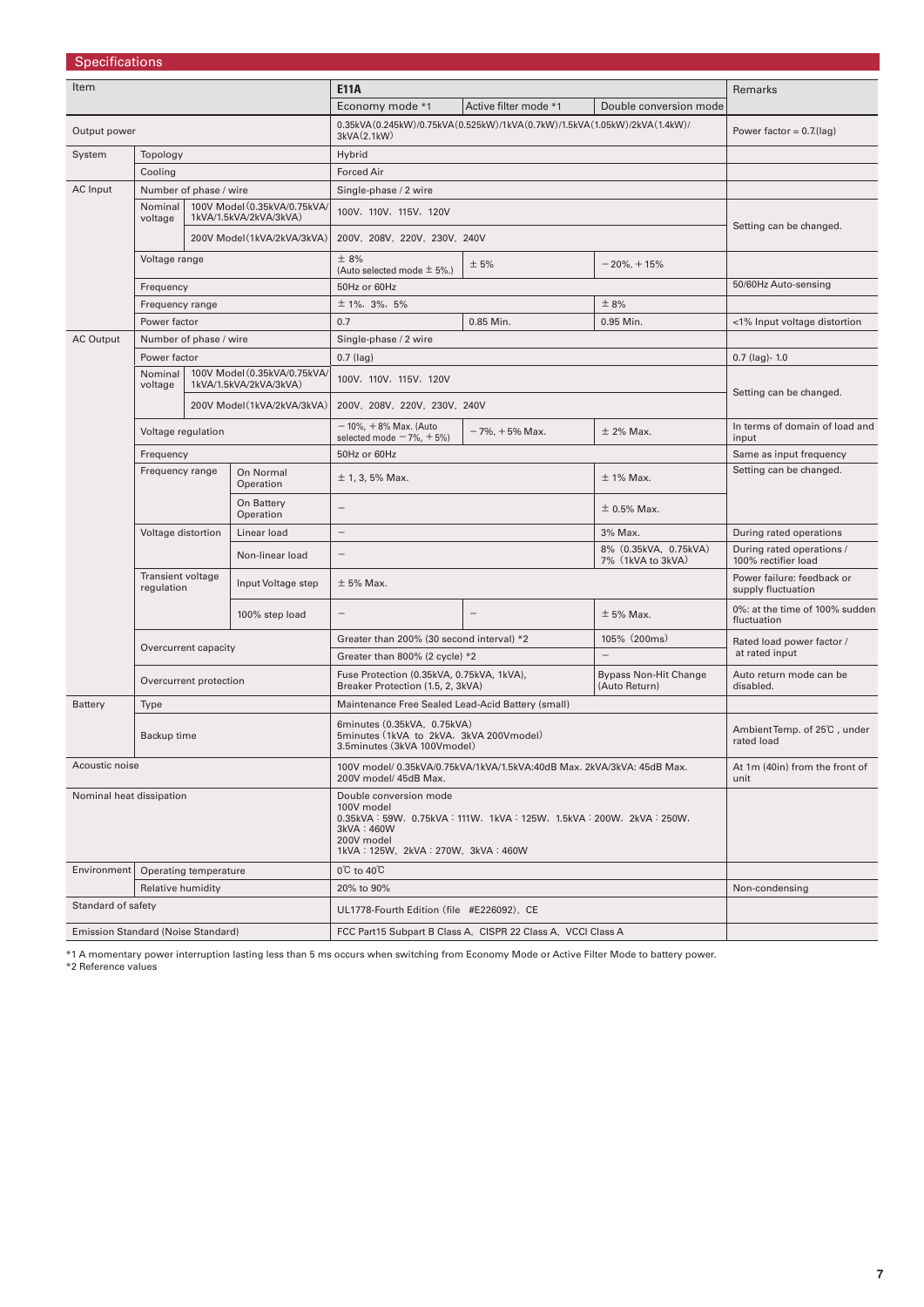#### Dimensions





|     |             |    |                                 | <b>Remarks</b>      |  |
|-----|-------------|----|---------------------------------|---------------------|--|
| W   | D           | н  |                                 |                     |  |
|     | 408 (16.06) |    | 17                              | Common to 100V/200V |  |
|     | 500 (19.69) | 86 | 22                              | 100V Model          |  |
| 440 | 565 (22.24) |    | 29                              | Common to 100V/200V |  |
|     | 660 (25.98) |    | 37                              | 100V Model          |  |
|     | 750 (29.53) |    | 39                              | 200V Model          |  |
|     | (17.32)     |    | Dimensions: mm (inch)<br>(3.39) | Mass $(kq)$         |  |

0.75kVA to 1.5kVA Tower type W Paint Color: Black (Munsell N1.5)  $\mathop\square$  $\overline{a}$ <br> $\overline{b}$ SANUPS SANYO DENKI  $\pm$ 

|         |               | Dimensions: mm (inch) |               | Mass (kg) Remarks |  |  |
|---------|---------------|-----------------------|---------------|-------------------|--|--|
|         | W             |                       | н             |                   |  |  |
| 0.75kVA | 150<br>(5.91) | 350 (13.78)           |               | 14                |  |  |
| 1kVA    |               | 395 (15.55)           | 250<br>(9.84) | 17                |  |  |
| 1.5kVA  |               | 450 (17.72)           |               | 22                |  |  |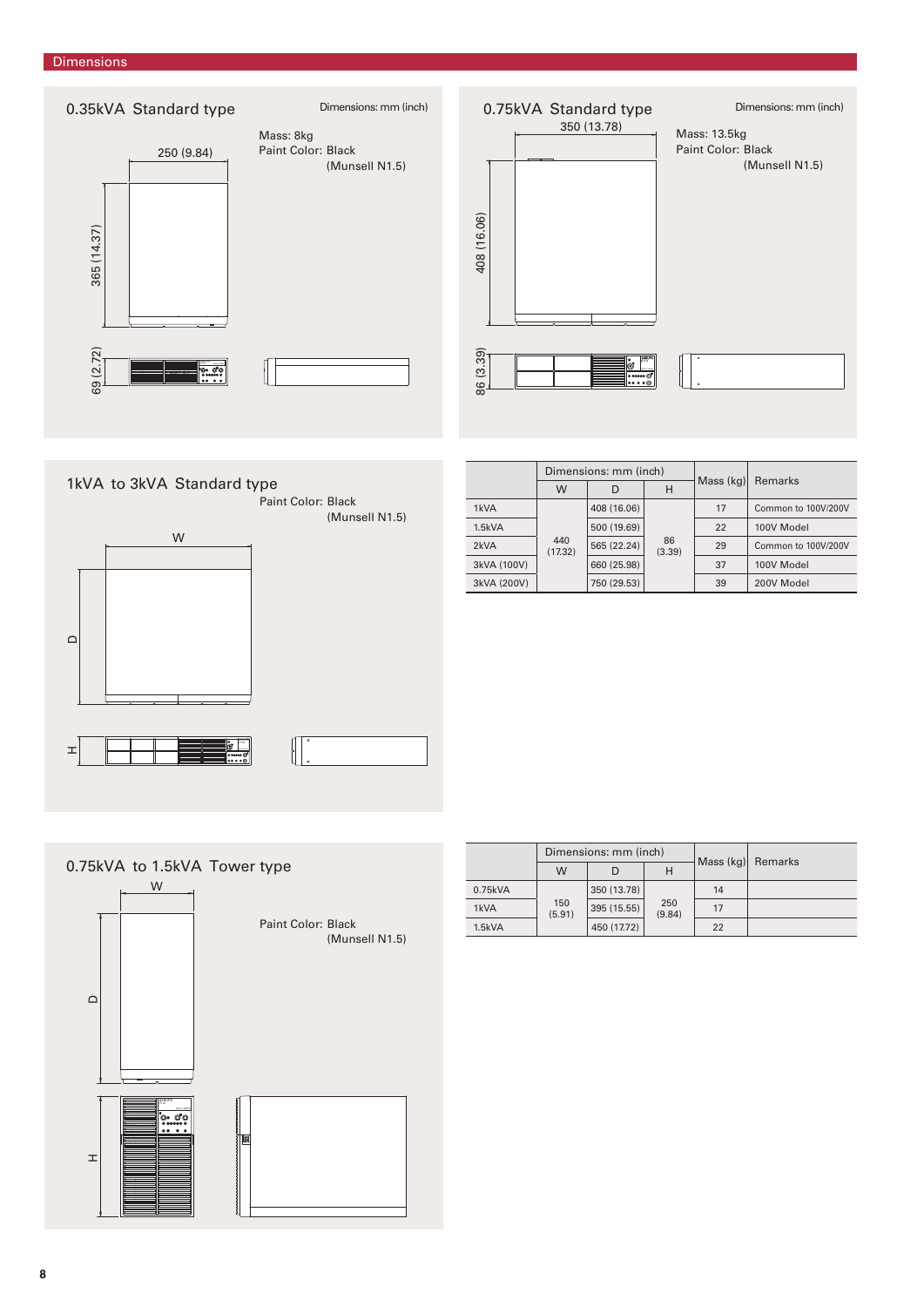| Option                            |                                                                                                  |                                                                                                                                            |
|-----------------------------------|--------------------------------------------------------------------------------------------------|--------------------------------------------------------------------------------------------------------------------------------------------|
| Item                              | Model                                                                                            |                                                                                                                                            |
| Rack support rail                 | <b>RME11A751A00</b> (for 0.75kVA)<br><b>RM030</b> (for 1kVA to 3kVA)                             | Used for mounting the UPS onto a 19 inch rack.<br>Supports depth of 485mm-915mm:RME11A751A00. Supports depth of 555mm-913mm:RM030.         |
| Remote switch                     | <b>RSW006</b>                                                                                    | Used for remotely turning on or off outlets of the UPS.                                                                                    |
| LAN interface card                | <b>PRLANIF001-US</b>                                                                             | Provides continuous monitoring and reporting of power conditions. Power problems can also be<br>reported to the system manager via e-mail. |
| Dry contact signal interface card | <b>PRCONIF001</b> (Terminal block output)<br><b>PRCONIF003</b> (D-Sub connector output)          | Transmits contact signals containing information on the operation status of the UPS.                                                       |
| Linked operation cable            | $P10197(1m)$ , $P10198(3m)$                                                                      | This signal cable connects multiple UPS units for ON/OFF control.                                                                          |
| Receptacle box                    | P10037 (for 100V 1kVA, 1.5kVA)<br><b>P10040</b> (for 100V 2kVA)<br><b>P10030</b> (for 100V 3kVA) | This device uses system control contact point signal of the UPS to divide UPS output into three<br>systems for ON/OFF control.             |
| Standard type floor bracket       | <b>FMA11F00</b>                                                                                  | This bracket secures a standard type UPS (from 0.75kVA to 2kVA) to the floor.<br>* Standard accessory with 3kVA type                       |
| Tower type floor bracket          | <b>FME11AA03</b> (for 0.75kVA)<br><b>FME11AA04</b> (for 1kVA)<br><b>FME11AA05</b> (for 1.5kVA)   | This bracket secures a tower type UPS to the floor.                                                                                        |

485 (19.09)

**RME11A751A00**(for 0.75kVA)

Dimensions

#### ■ Rack support rail **■** Standard type floor bracket Dimensions



|         | Dimensions: mm (inch) |
|---------|-----------------------|
|         | А                     |
| 0.75kVA | 320 (12.60)           |
| 1kVA    | 320 (12.60)           |
| 1.5kVA  | 412 (16.22)           |
| 2kVA    | 477 (18.78)           |

### ■ Tower type floor bracket

Dimensions



915 (36.02)



|                                   | Dimensions: mm (inch) |                  |              |               |               |  |  |  |
|-----------------------------------|-----------------------|------------------|--------------|---------------|---------------|--|--|--|
|                                   | W                     | D                | н            | A             | В             |  |  |  |
| <b>FME11AA03</b><br>(for 0.75kVA) |                       | 306.1<br>(12.05) |              |               | 150<br>(5.91) |  |  |  |
| <b>FME11AA04</b><br>(for 1kVA)    | 220<br>(8.66)         | 351<br>(13.82)   | 14<br>(0.55) | 200<br>(7.87) | 200<br>(7.87) |  |  |  |
| <b>FME11AA05</b><br>(for 1.5kVA)  |                       | 406<br>(15.99)   |              |               | 250<br>(9.84) |  |  |  |

# ■ External battery

**RM030**(for 1kVA to 3kVA)

Specifications

86.6 (3.41)

86.6 (3.41

88.8 (3.50)

88.8 (3.50)

88.8 (3.50)

38.8 (3.50)

86.6 (3.41)

 $3.41$ 

| Model No*             |                                                  | Dimensions: mm (inch) |             |        | Mass (kg) | Run-time chart (minute)                                                                                                                                                                                                                                                                                                                                                                       |                   |                                 |                   |                                 |        |  |
|-----------------------|--------------------------------------------------|-----------------------|-------------|--------|-----------|-----------------------------------------------------------------------------------------------------------------------------------------------------------------------------------------------------------------------------------------------------------------------------------------------------------------------------------------------------------------------------------------------|-------------------|---------------------------------|-------------------|---------------------------------|--------|--|
|                       |                                                  | W                     | D           | H      |           | 15                                                                                                                                                                                                                                                                                                                                                                                            | 20                | 30                              | 40                | 45                              | 60     |  |
| BCE11A102A01          | For 1kVA                                         |                       | 408 (16.06) |        | 20        |                                                                                                                                                                                                                                                                                                                                                                                               | 1 unit            |                                 | 2 unit            |                                 | 3 unit |  |
| <b>BCE11A102A01US</b> | 100V or 200V                                     |                       |             |        |           |                                                                                                                                                                                                                                                                                                                                                                                               |                   |                                 |                   |                                 |        |  |
| BCE11A102A02          | model                                            |                       | 508 (20.00) |        | 29        |                                                                                                                                                                                                                                                                                                                                                                                               |                   | 1 unit                          |                   |                                 | 2 unit |  |
| <b>BCE11A102A02US</b> |                                                  |                       |             |        |           |                                                                                                                                                                                                                                                                                                                                                                                               |                   |                                 |                   |                                 |        |  |
| <b>BCE11A152A01</b>   | For 1.5kVA                                       |                       | 500 (19.69) |        | 26        |                                                                                                                                                                                                                                                                                                                                                                                               | 1 unit            |                                 | 2 unit            |                                 | 3 unit |  |
| <b>BCE11A152A01US</b> | 100V or 200V                                     |                       |             | 86     |           |                                                                                                                                                                                                                                                                                                                                                                                               |                   |                                 |                   |                                 |        |  |
| <b>BCE11A152A02</b>   | model                                            |                       | 600 (23.62) |        | 38        |                                                                                                                                                                                                                                                                                                                                                                                               | $\qquad \qquad -$ | 1 unit                          | $\qquad \qquad -$ |                                 | 2 unit |  |
| <b>BCE11A152A02US</b> |                                                  | 440                   |             |        |           |                                                                                                                                                                                                                                                                                                                                                                                               |                   |                                 |                   |                                 |        |  |
| BCE11A202A01          | For 2kVA                                         | (17.32)               | 565 (22.24) | (3.39) | 34        |                                                                                                                                                                                                                                                                                                                                                                                               | 1 unit            | $\qquad \qquad -$               | 2 unit            |                                 | 3 unit |  |
| <b>BCE11A202A01US</b> | 100V or 200V                                     |                       |             |        |           |                                                                                                                                                                                                                                                                                                                                                                                               |                   |                                 |                   |                                 |        |  |
| BCE11A202A02          | model                                            |                       | 630 (24.80) |        | 47        |                                                                                                                                                                                                                                                                                                                                                                                               | $\qquad \qquad -$ | 1 unit                          |                   |                                 | 2 unit |  |
| <b>BCE11A202A02US</b> | For 3kVA<br>100V model<br>For 3kVA<br>200V model |                       |             |        |           |                                                                                                                                                                                                                                                                                                                                                                                               |                   |                                 |                   |                                 |        |  |
| BCE11A302A03          |                                                  |                       |             |        | 50        | 1 unit                                                                                                                                                                                                                                                                                                                                                                                        |                   | 2 unit                          |                   | 3 unit                          |        |  |
| <b>BCE11A302A03US</b> |                                                  |                       | 660 (25.98) |        |           |                                                                                                                                                                                                                                                                                                                                                                                               |                   |                                 |                   |                                 |        |  |
| BCE11A302A01          |                                                  |                       | 750 (29.53) |        | 52        | $\hspace{1.0cm} \overline{\hspace{1.0cm} \hspace{1.0cm} \hspace{1.0cm} } \hspace{1.0cm} \hspace{1.0cm} \overline{\hspace{1.0cm} \hspace{1.0cm} \hspace{1.0cm} } \hspace{1.0cm} \hspace{1.0cm} \overline{\hspace{1.0cm} \hspace{1.0cm} \hspace{1.0cm} } \hspace{1.0cm} \hspace{1.0cm} \overline{\hspace{1.0cm} \hspace{1.0cm} \hspace{1.0cm} } \hspace{1.0cm} \hspace{1.0cm} \hspace{1.0cm} }$ | 1 unit            | $\hspace{0.1mm}-\hspace{0.1mm}$ | 2 unit            | $\hspace{0.1mm}-\hspace{0.1mm}$ | 3 unit |  |
| <b>BCE11A302A01US</b> |                                                  |                       |             |        |           |                                                                                                                                                                                                                                                                                                                                                                                               |                   |                                 |                   |                                 |        |  |

\* Suffi x of model number indicates compliance with US:UL Standard. \* Tower type does not allow additional battery installation.

#### Dimensions



#### \* Battery replacement

- · If the model number of a battery has a suffix of 01 or 03, it can be replaced while the power is turned on. Just remove the front cover and then replace the battery.
- ・If the model number of a battery has a suffix of 02, the whole battery module must be replaced.
- · If the suffix is US module, because of restriction imposed by UL Standard and CE Marking, in principle it must be replaced by a service technician.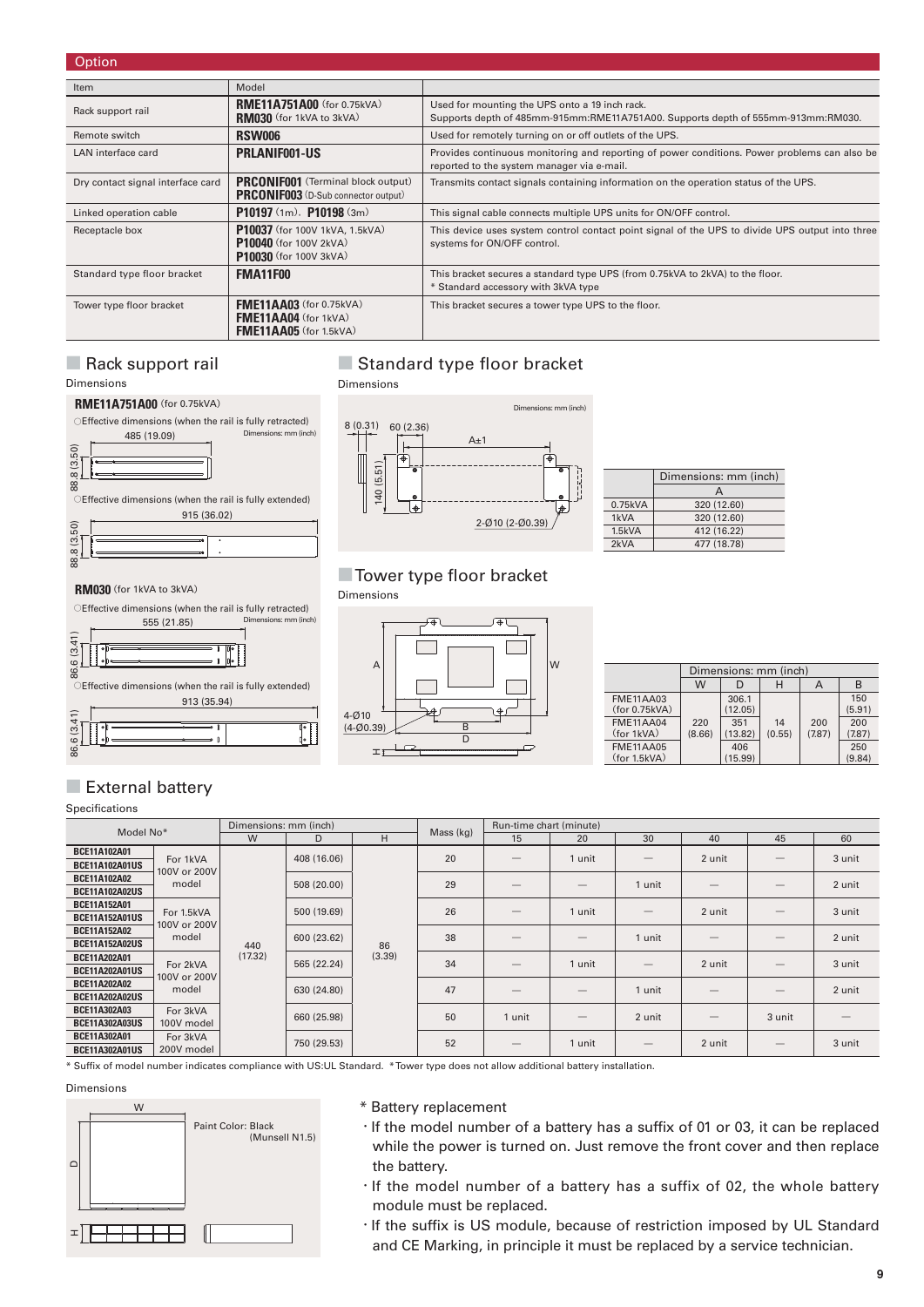| <b>UPS</b> selection method |                                                                                                                                                                                                                          |
|-----------------------------|--------------------------------------------------------------------------------------------------------------------------------------------------------------------------------------------------------------------------|
| Step 1                      | Decide the target devices for backup.                                                                                                                                                                                    |
|                             | · First, determine which devices (server and network devices) are most severely impacted by a power<br>failure.                                                                                                          |
| Step 2                      | Check the VA and W power consumption values of the target devices for backup.                                                                                                                                            |
|                             | Check power consumption of the target devices for backup by referring to their specifications or<br>catalogs.                                                                                                            |
|                             | · If VA and/or W values are not indicated, use the following calculation method.                                                                                                                                         |
|                             | (1) If only the W value is indicated for power consumption: $VA = W \div Power Factor$                                                                                                                                   |
|                             | The power factor is different depending on the device.<br>If power consumption information such as power factor is not available, check with the maker directly.<br>If it is unknown, calculate the capacity using W=VA. |
|                             | (2) If only the VA value is indicated for power consumption: $W = VA \times Power Factor$                                                                                                                                |
|                             | (3) If there is no power consumption indication and only A is known for the input current indication: W<br>$= VA = A \times Device Voltage (V)$                                                                          |
| $\blacksquare$ Step 3       | Determine output capacity of UPS                                                                                                                                                                                         |
|                             | · Always select the UPS with output capacity (VA/W) larger than the "Total VA" and "Total W" values                                                                                                                      |
|                             | respectively.                                                                                                                                                                                                            |
|                             | $\mathsf{R}$ Check the required backup time                                                                                                                                                                              |

#### Step 4 Check the required backup time.

・ Use the backup time table listed on the next page to do the calculation.

: For the 1kVA model, backup time is 5 minutes for 1000VA/700W, and 15 minutes for 500VA/350W.

\* Do not connect to devices that ordinarily draw large current, such as laser printers, plain paper faxes,copiers,and OHP. Overcurrent may prevent the UPS from functioning normally.<br>\* When an inductive device such as motor

#### Selection example

Check the VA and W values of power consumption of the device to back up.

|                          | Power consumption | Power factor |      |
|--------------------------|-------------------|--------------|------|
|                          | VA                | W            |      |
| Server made by company A | 450               | 441          | 0.98 |
| PC made by company B     | 170               | 166          | 0.98 |
| Display                  | 63                | 59           | 0.94 |
| <b>HUB</b>               | 20                | 18           | 0.90 |
| Total                    | 703               | 684          |      |

In this calculation example, the UPS output capacity must be above 703VA/684W.

Because 1kVA model's output capacity is 1000VA/700W, 1000VA>703VA (70%) and 700W>684W. As both VA and W values of power consumption are less than the UPS output capacity, it can be used.

In this case, if the display is excluded,  $625W - 700W = 89$  and there is a surplus of 11%.

Check the required backup time.

In this backup time calculation example (684W), as the backup time table indicates "6 minutes at 630W" and "5 minutes at 700W", the backup time will take from 5 to 6 minutes.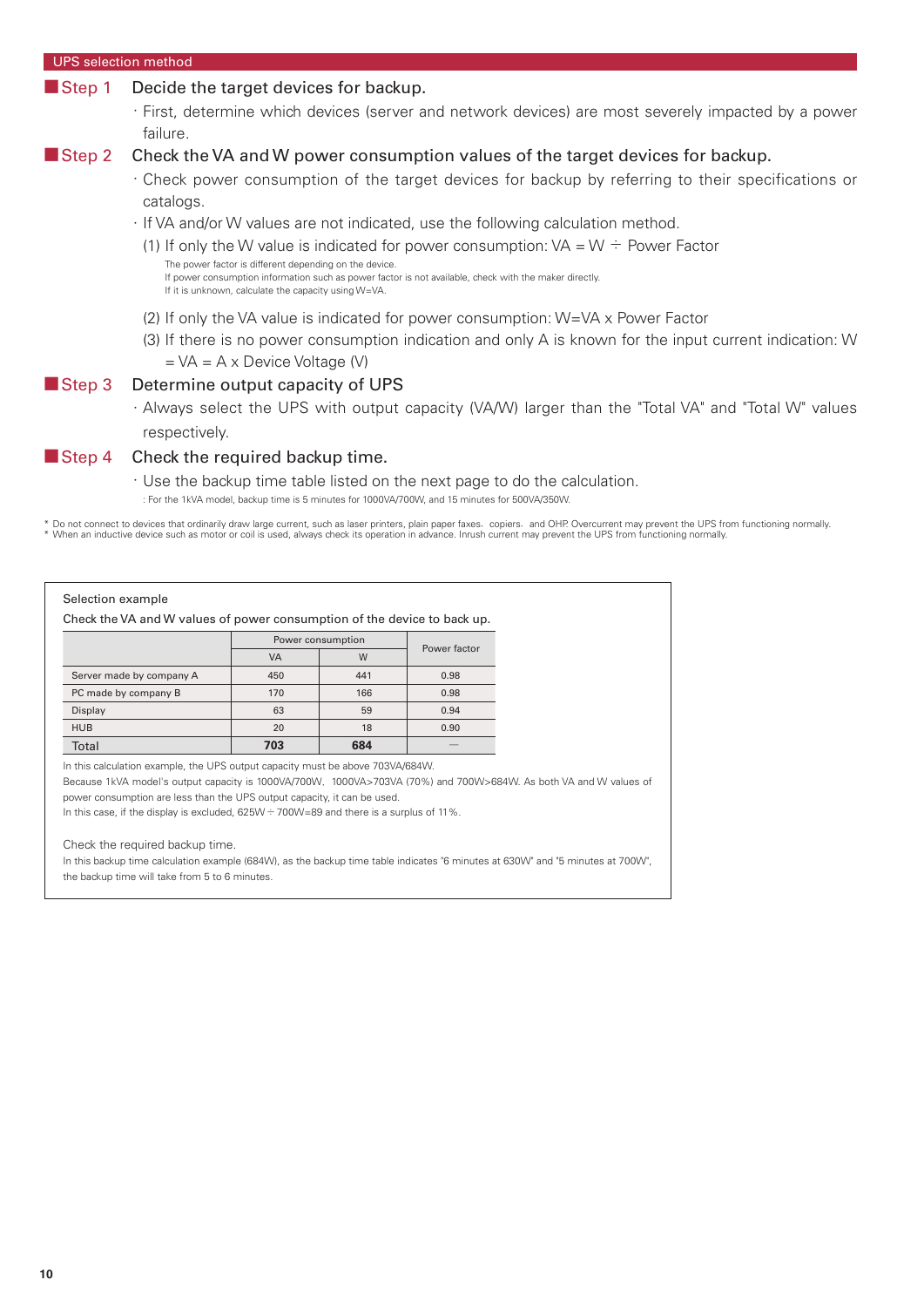#### Run-time chart

### 0.35kVA, 0.75kVA

| Model No.                                     |     |     | E11A351A                | E11A751A       |  |
|-----------------------------------------------|-----|-----|-------------------------|----------------|--|
| Maximum Output (VA)                           |     |     | 350                     | 750            |  |
| Maximum Output (W)                            |     |     | 245                     | 525            |  |
| Power consumption of target device for backup | VA  | W   | Run-time chart (minute) |                |  |
|                                               | 100 | 70  | 41                      | 92             |  |
|                                               | 200 | 140 | 14                      | 39             |  |
|                                               | 300 | 210 | 8                       | 27             |  |
|                                               | 350 | 245 | 6                       | 18             |  |
|                                               | 400 | 280 |                         | 15             |  |
|                                               | 500 | 350 |                         | 11             |  |
|                                               | 600 | 420 |                         | 9              |  |
|                                               | 700 | 490 |                         | $\overline{7}$ |  |
|                                               | 750 | 525 |                         | 6              |  |

#### 1kVA to 3kVA

| Model No.                                     |                    | E11A102A | E11A152A                 | E11A202A          | $E11A302A \Box \Box 1$ | E11A302A $\square$ 2 |                  |  |
|-----------------------------------------------|--------------------|----------|--------------------------|-------------------|------------------------|----------------------|------------------|--|
| Maximum Output (VA)                           |                    | 1000     | 1500                     | 2000              | 3000                   | 3000                 |                  |  |
|                                               | Maximum Output (W) |          | 700                      | 1050              | 1400                   | 2100                 | 2100             |  |
| Power consumption of target device for backup | VA                 | W        | Run-time chart (minute)  |                   |                        |                      |                  |  |
|                                               | 100                | 70       | 87                       | 134               | 150                    | 230                  | 240              |  |
|                                               | 200                | 140      | 48                       | 71                | 87                     | 120                  | 150              |  |
|                                               | 300                | 210      | 30                       | 48                | 61                     | 75                   | 87               |  |
|                                               | 400                | 280      | 20                       | 34                | 48                     | 55                   | 71               |  |
|                                               | 500                | 350      | 15                       | 24                | 37                     | 49                   | 54               |  |
|                                               | 600                | 420      | 12                       | 20                | 30                     | 39                   | 48               |  |
|                                               | 700                | 490      | $9\,$                    | 17                | 25                     | 32                   | 40               |  |
|                                               | 800                | 560      | $\overline{7}$           | 14                | 20                     | 26                   | 34               |  |
|                                               | 900                | 630      | 6                        | 12                | 18                     | 23                   | 31               |  |
|                                               | 1000               | 700      | 5                        | $10$              | 15                     | 20                   | 28               |  |
|                                               | 1200               | 840      | $\qquad \qquad -$        | $\overline{7}$    | 12                     | 16                   | 20               |  |
|                                               | 1400               | 980      | $\overline{\phantom{m}}$ | $\,6\,$           | 9                      | 13                   | 17               |  |
|                                               | 1500               | 1050     | $\qquad \qquad -$        | $5\overline{)}$   | 8                      | 11                   | 16               |  |
|                                               | 1600               | 1120     | $\qquad \qquad -$        | $\qquad \qquad -$ | $\overline{7}$         | $10$                 | 14               |  |
|                                               | 1800               | 1260     |                          |                   | 6                      | $\boldsymbol{9}$     | 12               |  |
|                                               | 2000               | 1400     | $\qquad \qquad -$        |                   | 5                      | $\,8\,$              | 10               |  |
|                                               | 2200               | 1540     |                          |                   |                        | $\overline{7}$       | $\boldsymbol{9}$ |  |
|                                               | 2400               | 1680     |                          |                   |                        | $\,6\,$              | 8                |  |
|                                               | 2600               | 1820     |                          |                   |                        | 5                    | $\overline{7}$   |  |
|                                               | 2800               | 1960     | $\qquad \qquad$          | —                 | —                      | $\overline{4}$       | $\,6\,$          |  |
|                                               | 3000               | 2100     |                          |                   |                        | 3.5                  | 5                |  |

\*The above run-time value assumes a load power factor = 0.7. (lag) \*Figures should be used for reference only. Actual backup times depend on charging conditions, ambient temperature, years in use, etc.